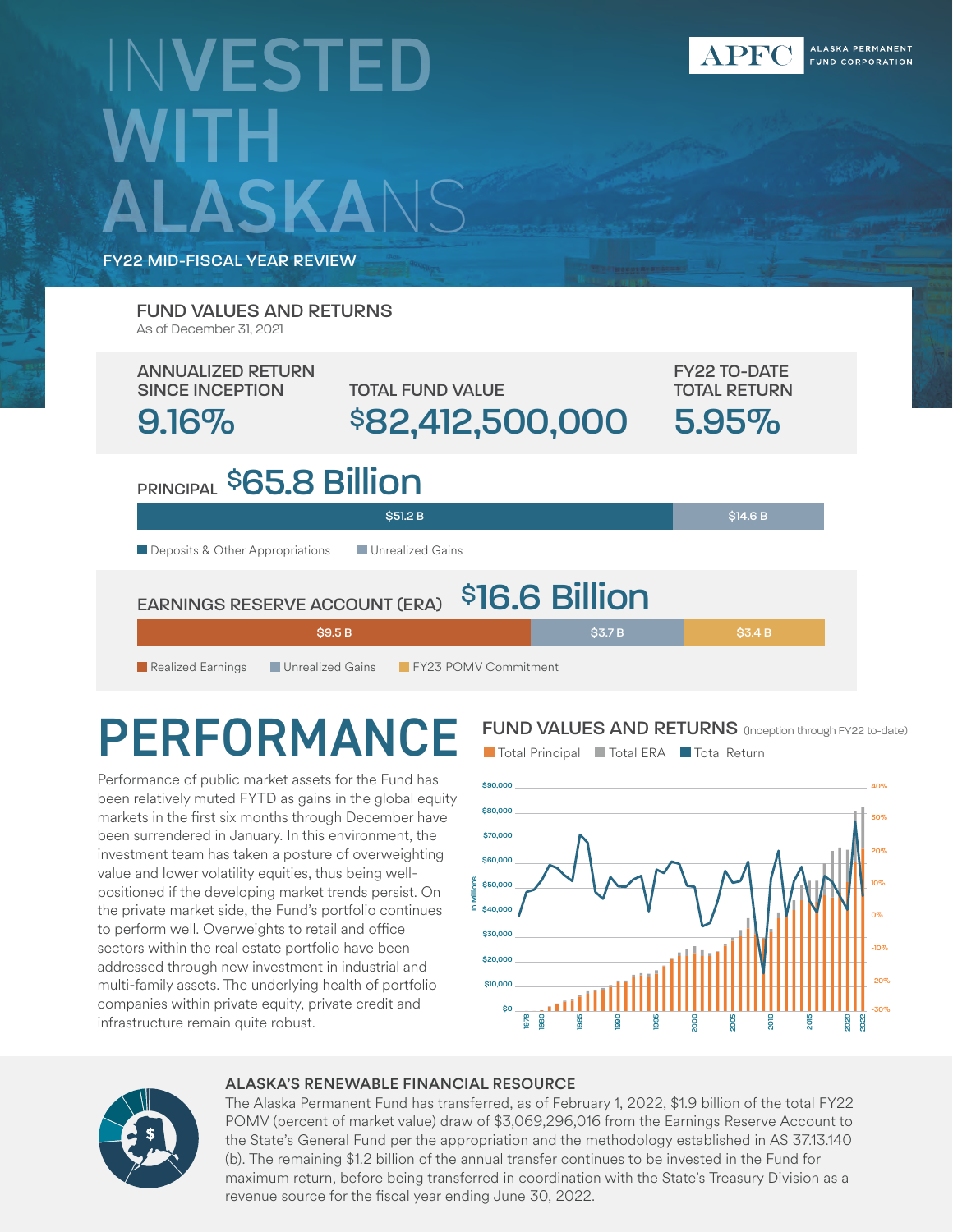### ACTING EXECUTIVE DIRECTOR MESSAGE FROM THE



When the Alaska Permanent Fund was established in 1976, it was done with the understanding that the Fund would provide for all generations of Alaskans. This long-term vision was reinforced in the establishment of the Alaska Permanent Fund Corporation in 1980 when Governor Jay Hammond signed SB161, finding that "the fund should provide a means of conserving a portion of the state's revenue from mineral resources to benefit all generations of Alaskans." This is the underlying premise upon which we at APFC work every day, unified in our shared values and commitment to Alaskans.

During APFC's current leadership transition, our fellow Alaskans should know that the continuity of corporate-level work remains effective and collaborative. As professionals, we adhere to our mission to protect and grow the Fund. Our main objective remains unchanged, and APFC continues to manage the Fund to achieve the maximum risk-adjusted returns for the benefit of all Alaskans. We do this through a diversified portfolio engineered to take advantage of compelling opportunities in various market conditions. Together, APFC strives to exceed all benchmarks for performance while remaining open and accountable in safeguarding the assets of Alaska's most valuable financial resource.

Valerie Mertz Acting Executive Director and Chief Financial Officer

# CONTRIBUTIONS PRINCIPAL

From Inception to December 31, 2021

The Principal is the permanent part of the Alaska Permanent Fund and is to be used only for incomeproducing investments per the Constitution. The Principal's real growth is through royalty contributions, special appropriations, and inflation proofing. The Principal also holds the unrealized gains and losses on invested assets recognized from the time they are purchased until they are sold, at which time the net profits are transferred to the Earnings Reserve Account.

#### \$18.4\* Billion Royalty **Deposits**

AS 37.13.010 (a) (1) and (a) (2)

The constitutionally required minimum of 25% of royalty proceeds and the statutorily mandated deposits of 50% for

### \$18.0 Billion Inflation Proofing

#### AS 37.13.145 (c)

The inflation proofing to maintain intergenerational purchasing power of Principal is based on total deposits into the Principal of the Fund and the annual inflation rate calculated per statute.

#### \$15.0 Billion Special Appropriations

#### AS 37.13.010 (a) (3 )

Legislative Deposits from the General Fund \$2.7 B and the ERA \$12.3 B.

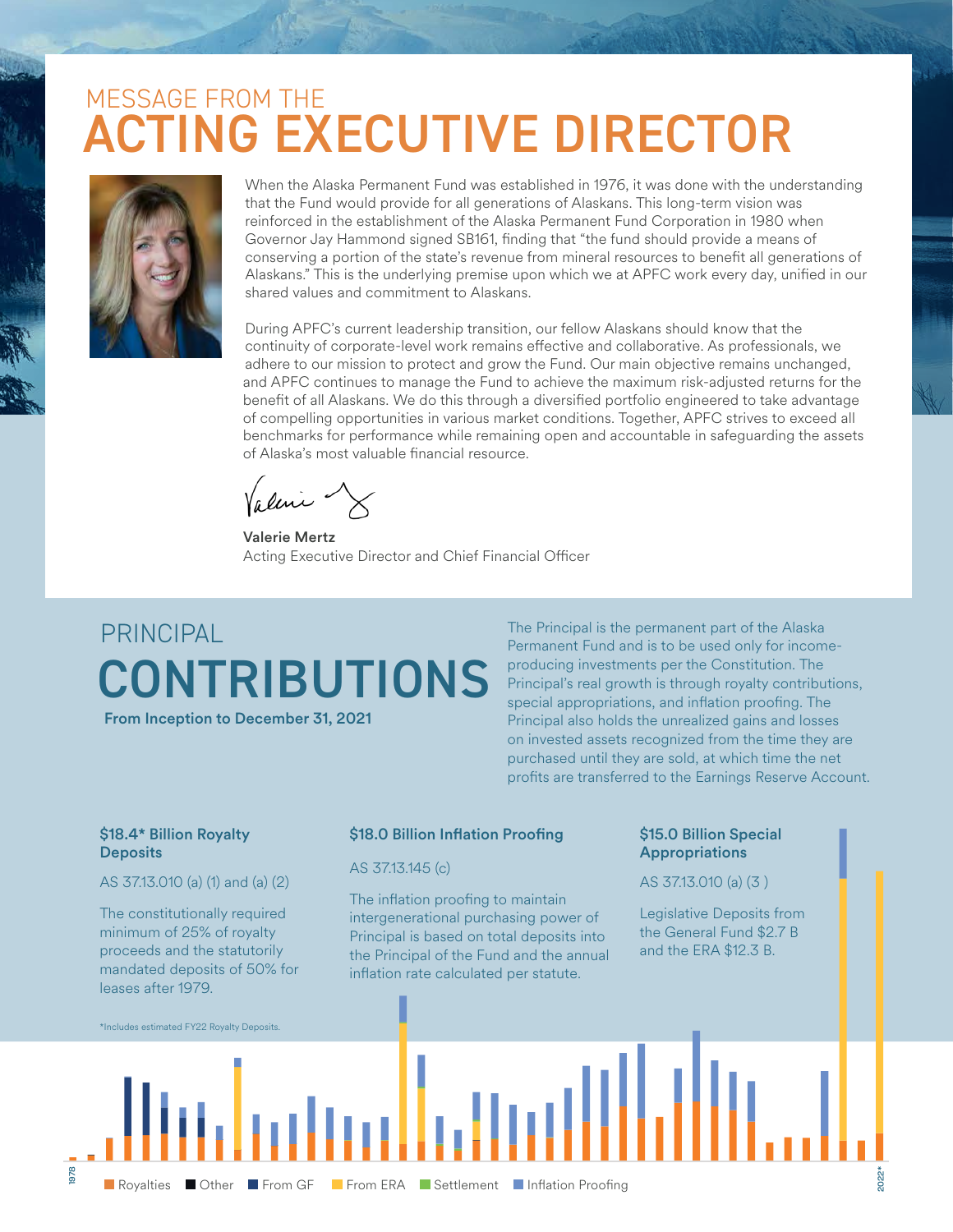### WITH VALUES **STRONGER**

**recognized as a** *Best Place to Work* **in Money Management by Pensions & Investments.**

In 2021, APFC was Each day, APFC Trustees and staff are energized by the challenges and rewards of serving Alaskans. The successes of the Fund and the Corporation are shared with all Alaskans, as they are founded in our commitment to ensure that these financial assets are wisely invested and produce compelling long-term results for generations to come. APFC's guiding principles and long-range investment vision are underscored by our professionalism and dedication to the shared values that unite us: *integrity, stewardship* and *passion*.



### PATH FORWARD

Through the value-based formula for Fund withdrawals of 5% annually, \$3.4 billion is available in FY23 for the Legislature to appropriate in support of the State's annual budget for essential governmental services in education, health, public safety, transportation and more.

This established and reliable withdrawal structure known as the Percent of Market Value (POMV) has long been supported by the Board of Trustees as a constitutional amendment to protect the Fund's long-term value and to provide a known and sustainable payout.

**The Percent of Market Value draw is calculated by taking 5% of the average market value of the Alaska Permanent Fund for the first five of the preceding six fiscal years.**

### **FY23 POMV Calculation AS 37.13.140 (b)**

\$81,472,600,000 FY21 \$64,877,600,000 FY20 \$65,876,800,000 FY19 FY18 \$64,470,000,000 \$59,360,900,000 \_\_\_\_\_\_\_\_\_\_\_\_\_\_\_\_\_\_\_\_\_\_ average FY17

 5Yr Avg \$67,211, 600,000 X 5% \$3,360,600,000

### FOR ALASKA A STABLE AND SUSTAINABLE A STABLE AND SUSTAINABLE AND SUSTAINABLE

As the Alaska Permanent Fund's earnings now contribute the majority of the State's unrestricted spending, APFC Trustees continue to support and reinforce the rules intended to protect the Fund for the long term.

A rules-based methodology for deposits into and withdrawals from the Permanent Fund can ensure a genuinely renewable financial resource for the benefit of all generations of Alaskans.

Adherence to Rules: A system of well-designed rules and formulaic calculations promotes sustainability and stability of real growth through Principal deposits, while enabling the Corporation to organize investment policies allowing for prudent investment of the Fund. Clearly defined saving and spending policies must be embedded in any system of rules.

**Ensure Sustainability:** Requires annual formulaic withdrawals from the ERA at an amount that the long-term balance of the account is able to support. The Board recommends instituting a process that would require periodic review of draw assumptions as market conditions change.

Automatic Inflation Proofing: Given the Permanent Fund's current two-account structure with investment earnings moving into the ERA, annual inflation proofing ensures that the purchasing power of the Principal is maintained.

Promote Real Growth: Results in more income and thus higher sustainable draws in the future; it is necessary to preserve and protect intergenerational wealth as Alaska continues the extraction of its finite natural resources.